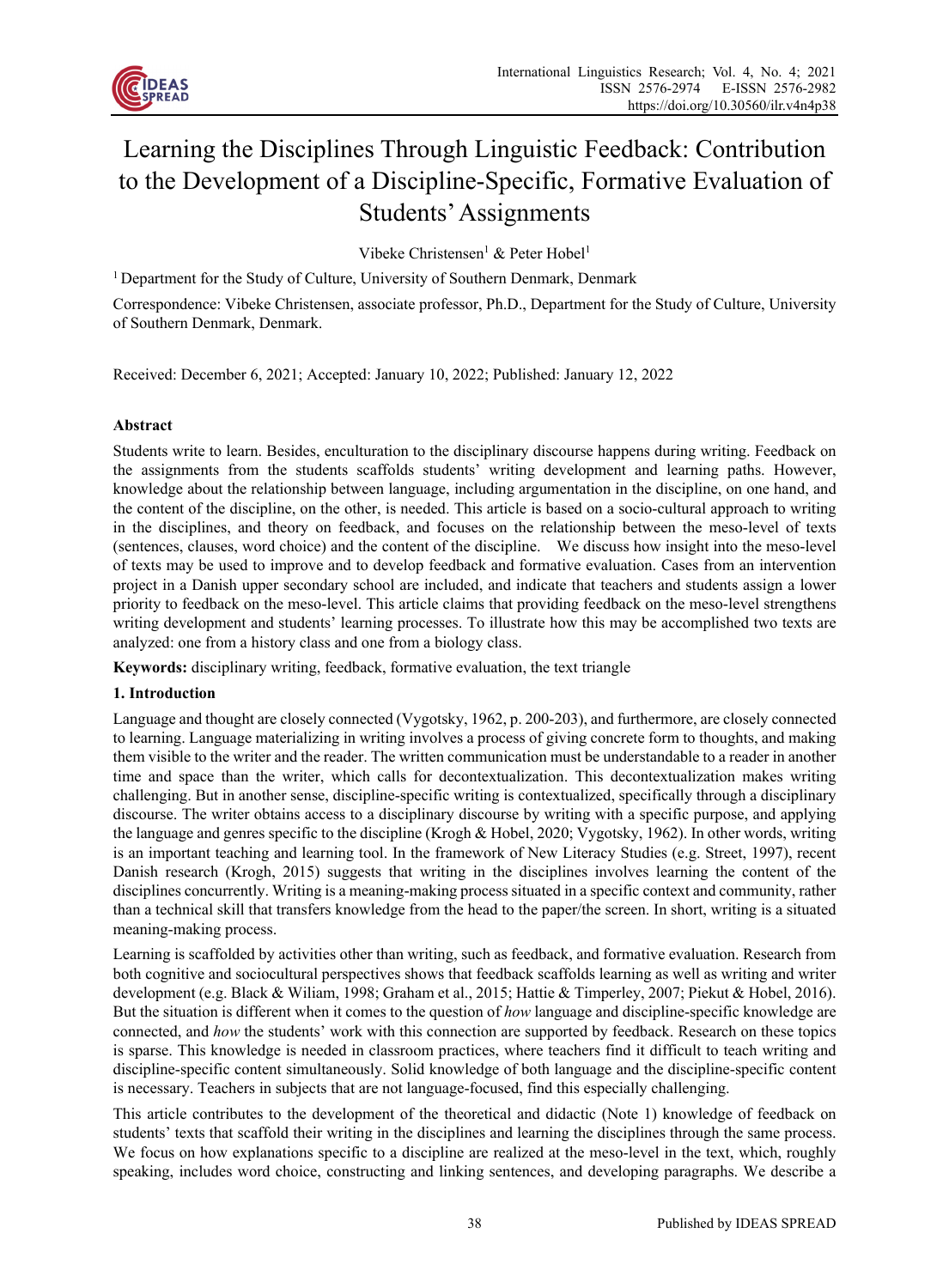connection between language, knowledge specific to the disciplines, and feedback that scaffolds student writing and learning of the disciplines.

By analyzing two student texts from Danish upper-secondary-school biology and history we discuss our contribution. The texts origins from an intervention project conducted by one of the authors of this article. Texts from two subjects were chosen to demonstrate how the formative feedback is connected to, and dependent on, the discipline's discourse. Just as the subject teachers' lack of knowledge of language and writing, we, as researchers in the field of writing, lack knowledge of the discipline-specific content and discourse. Thus, our analysis was carried out in dialogue with teachers who know and participate in the actual disciplinary discourse.

#### **2. Existing Research on Feedback and Writing**

In this section we present existing research on the impact of feedback in general and on feedback on writing and student texts. Next, we present studies of the connection between writing and learning in the natural sciences and history, as our examples of student texts and feedback activities are drawn from these disciplines. This exposition shows uncertainty and a lack of awareness of feedback at the meso-level of the text.

Feedback scaffolds and supports learning (Black & Wiliam, 1998; Hattie & Timperley, 2007; Shute, 2008), regardless of whether it is provided by a teacher (e.g. Blåsjö & Josephson, 2018; Dysthe, 2011; Wingate, 2010) or by a peer (e.g. Adams, 2011; Crossman & Kite, 2012). According to Hattie and Timperley (2007), feedback that enhances learning works at four levels: task, process, self-regulation, and self. Feedback on the self-level addresses the recipient rather than learning, and research on feedback at this level reveals ambiguity regarding its effect on learning, therefore, we omit the self-level from this article. Feedback on the task level addresses an assignment or activity, and feedback on the process level addresses the work process. Hattie and Timperley (2007) describe the self-regulation level mainly in terms of personal elements such as motivation and engagement. Monitoring learning is also mentioned, but only briefly. To stress the learning aspect together with the personal elements, we call this level "self-regulation and meta-reflection" (Christensen, 2014; Christensen & Hobel, 2020). Feedback on this level scaffolds the questions of how you *engage* in the learning process and *what* you are learning.

The positive impact of feedback to writing is well-studied. In keeping with Krogh (2010a, p. 27), we distinguish between language-focused disciplines and not language-focused disciplines. Language-focused disciplines are characterized by their use of language and texts as the discipline's media and content. Though research that focuses on both language/writing and discipline-specific content is sparse, as is evident below, we conclude it is possible to use knowledge of writing in language-focused disciplines in writing in non-language-focused disciplines. Research in subjects that include language and texts as content indicates that criteria-based feedback supports students' writing (Murtagh, 2014; Parr & Timperley, 2010; Timperley & Parr, 2009). Feedback is provided mainly on the task level, and to a lesser degree on the process level, whereas feedback on the self-regulation and metareflection levels is nearly absent (Christensen, 2015; Christensen & Hobel, 2020; Hattie, 2012). Students are most likely to use feedback on the local level (Bueie, 2016; Christensen, 2015; Igland, 2008) though some students also request feedback on a text's global level (Bueie, 2016).

Feedback on texts is often categorized as local and global (Igland, 2008; Kronholm-Cederberg, 2009; Smedegaard, 2016; Timperley & Parr, 2009). Unfortunately, there is no consensus on the meaning of these categories. For Underwood and Tregidgo (2006), feedback is categorized according to text levels. The local level encompasses grammar and mechanics, for example spelling and other elements that may be identified as correct or incorrect. Their global level encompasses content and structure. Otherwise, Underwood and Tregidgo call the two levels surface- and content-levels. Vardi (2008) categorizes feedback according to the information conveyed, and she adds the category of "unclear." Feedback on the text as a whole is labelled "global feedback," and feedback on a specific aspect of the text is labelled "local feedback." For example, feedback on the wording of a specific argument is categorized as local-level feedback, whereas feedback on overall argumentation is global-level feedback. Feedback on the structure of a paragraph, for example, the conclusion, is local-level feedback according to Vardi, but global-level, according to Underwood and Tregidgo. Vardi's "unclear" category is feedback that addresses neither the local nor the global level. Blåsjö and Josephson (2018) use the terms macro- and microlevels, which correspond to Underwood and Tregidgo's global and local text levels. Between the two levels, they add a meso-level that comprises cohesion and paragraphs' structure, among other things (this is elaborated in the next section). According to their results, feedback from lecturers concerning this level is almost absent. A similar finding appears in a study on feedback from disciplinary writing tutors tofirst-year BA students (Christensen & Hobel, 2020).

The meso-level is explicitly mentioned in a study by Koffman et al. (2017). In their study, feedback is based on a rubric that includes discipline-specific content and linguistic elements at macro-, meso-, and micro-levels: thesis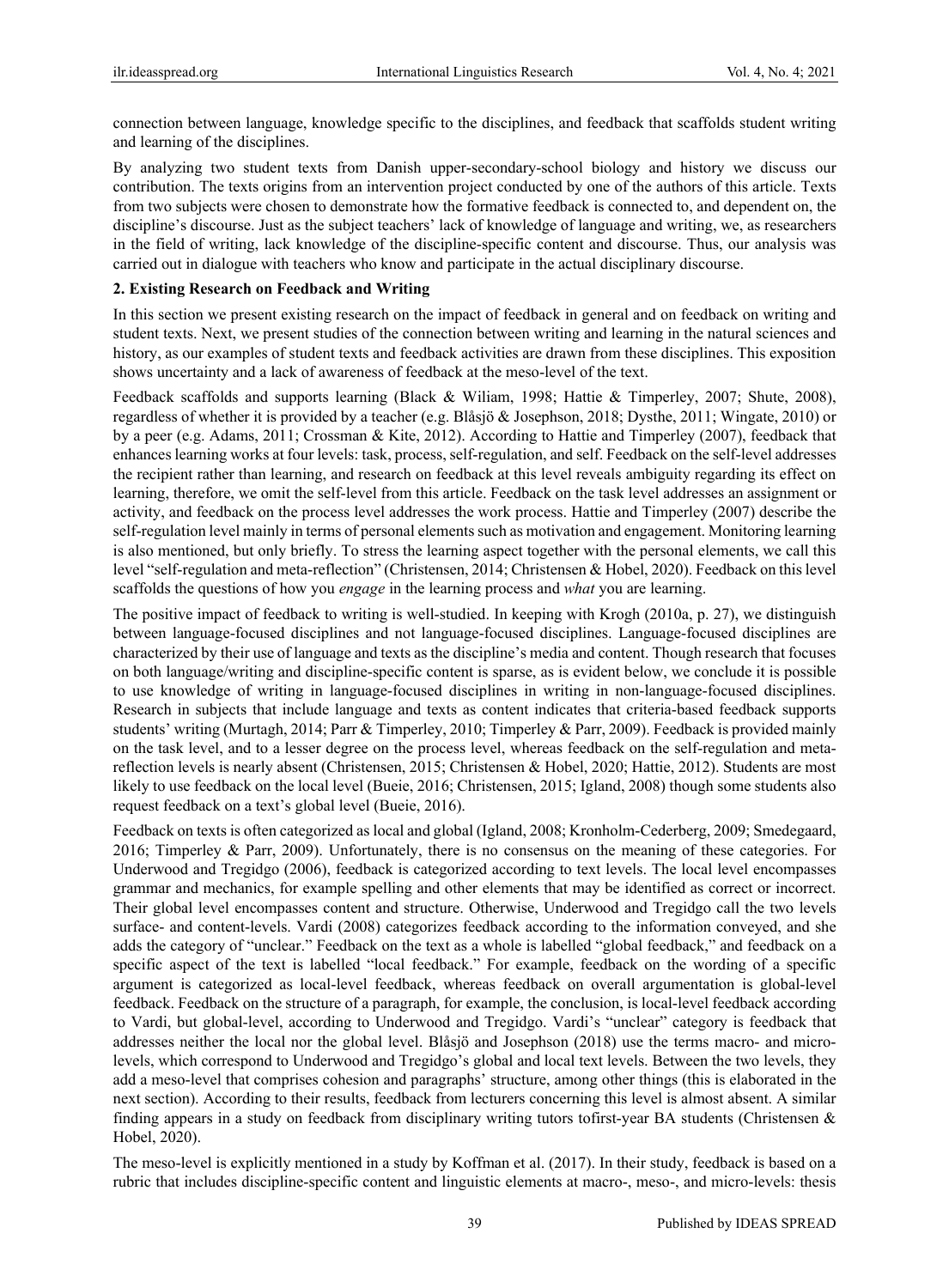statement or hypothesis, data analysis and interpretation, construction of an argument, paragraphs with a topic sentence and conclusion, appropriate syntax, and correct grammar.

The meso-level is implied in Lachner et al.'s (2018) investigation of the impact of computer-based feedback on students' development of cohesion in explanatory texts. Students' texts were analyzed with dedicated software, and hierarchies and other relationships between central terms are visualized in a concept map. The concept maps describe the structure of the texts' content, and are the foundation for the students' ongoing work. An analysis of the text's meso-level is a necessary element of the concept map, but the analysis is hidden by the concept map.

If we turn to investigations of writing in the natural sciences and history as taught subjects, we find a few studies. De La Paz (De La Paz, 2005) investigated how teaching knowledge specific to the disciplines, combined with generic writing strategies, supported students' reasoning about history and argumentative writing. The students were taught to develop ideas, compose sentences and paragraphs, including topic sentences, add supporting ideas, anticipate opposing arguments, and reach a conclusion. After the instruction, students wrote longer and more persuasive texts, and improved both argumentation and historical content. Two other studies investigate generic writing versus writing specific to a discipline (Smirnova, 2015; Van Drie et al., 2015).

In the sciences, there is greater variation than in history with regard to the level of linguistic detail. Schmidt-McCormack et al. (2019) studied how students' discipline-specific writing about organic acid-base chemistry was scaffolded by writing-to-learn activities. The students received rubric-based feedback from a writing tutor. The researchers find that feedback leads to more precise writing about the acid-base concept. Finally, Morawski and Budke (2019) investigate the extent to which the use of peer feedback in the subject of geography may improve students' written argumentation. A list of three stages of feedback was designed to scaffold the peer feedback. The first stage concerns general linguistic matters, such as spelling and grammar. The second stage concerns subjectspecific means and text coherence, and the third stage concerns arguments specific to geography. These three stages almost align with to the micro-, meso-, and macro-levels.

Very few studies address the text's meso-level, but several studies implicitly draw on awareness of this level. Research in the "new literacies" tradition (in Denmark, e.g.., Christensen, Krogh and Jakobsen, 2015; Krogh and Jakobsen, 2016) indicates that academic writing is not a generic matter, but discipline-specific. Subject matter is learned through writing in the discipline. Furthermore, enculturation in a disciplinary discourse is achieved through writing. However, there is a lack of knowledge about how a discipline's discourse is realized in student texts, especially at the meso-level. Knowledge about how to convert this knowledge into feedback and supervision in classroom practices is also missing.

## **3. Theoretical Understanding of the Connection between Writing and Learning**

According to Vygotsky (Emig, 1977; Vygotsky et al., 1971) writing is a mediating tool for thinking and learning. Writing is not recording thoughts; thoughts emerge during writing. New Literacy Studies (Krogh & Jakobsen, 2016; Krogh et al., 2015; Street, 1997) are based on this understanding, and conceptualize literacy as the ability to decode, understand, and use speech and other kinds of semiotic resources. Literacy is a social practice that is acquired in a specific situation, for example a classroom dialogue or a medical consultation.

Shanahan and Shanahan (2012) emphasize that academic content is expressed, developed, and negotiated through language. Because of the close connection between language and thought, written texts are expressions of a learner's discipline-specific knowledge. The learner is enculturated through the situated practice of disciplinary writing (Prior & Bilbro, 2012). Variations in the disciplines' languages are connected to their epistemological focuses and associated ways of thinking about the disciplines (Kristiansen, 2017, chapter 3; Shanahan & Shanahan, 2012). Roughly speaking, the natural sciences are preoccupied with causal relationships in nature, the humanities are preoccupied with an understanding of human activity, and the social sciences are preoccupied with conditions in society.

Shanahan and Shanahan (2012) state that the natural sciences are generally focused on identifying and explaining causality. The results of scientific studies are communicated in genres, using unambiguous academic terms that are part of a strict classification system—the periodic table is an example. To describe experiments and natural incidents, temporal conjunctions such as *first* and *subsequently* are used, whereas causal conjunction, such as *because*, *consequently* and *as a result of* indicate explanations. According to Shanahan and Shanahan, the subject, "I," seldom appears in the text because the experiments and data on which the results are based must be repeatable by others, and thus the interpreting individual is insignificant. In the natural sciences, *causal explanations* with the form,' if the initial conditions Z are present, then X follows from Y' are used. In biology, *functional explanations*, with the form, 'the feature X in an organism in a population "wins" in the evolution if this feature X provides the organism with better conditions for reproduction than the alternatives' are used (Føllesdal et al., 1990).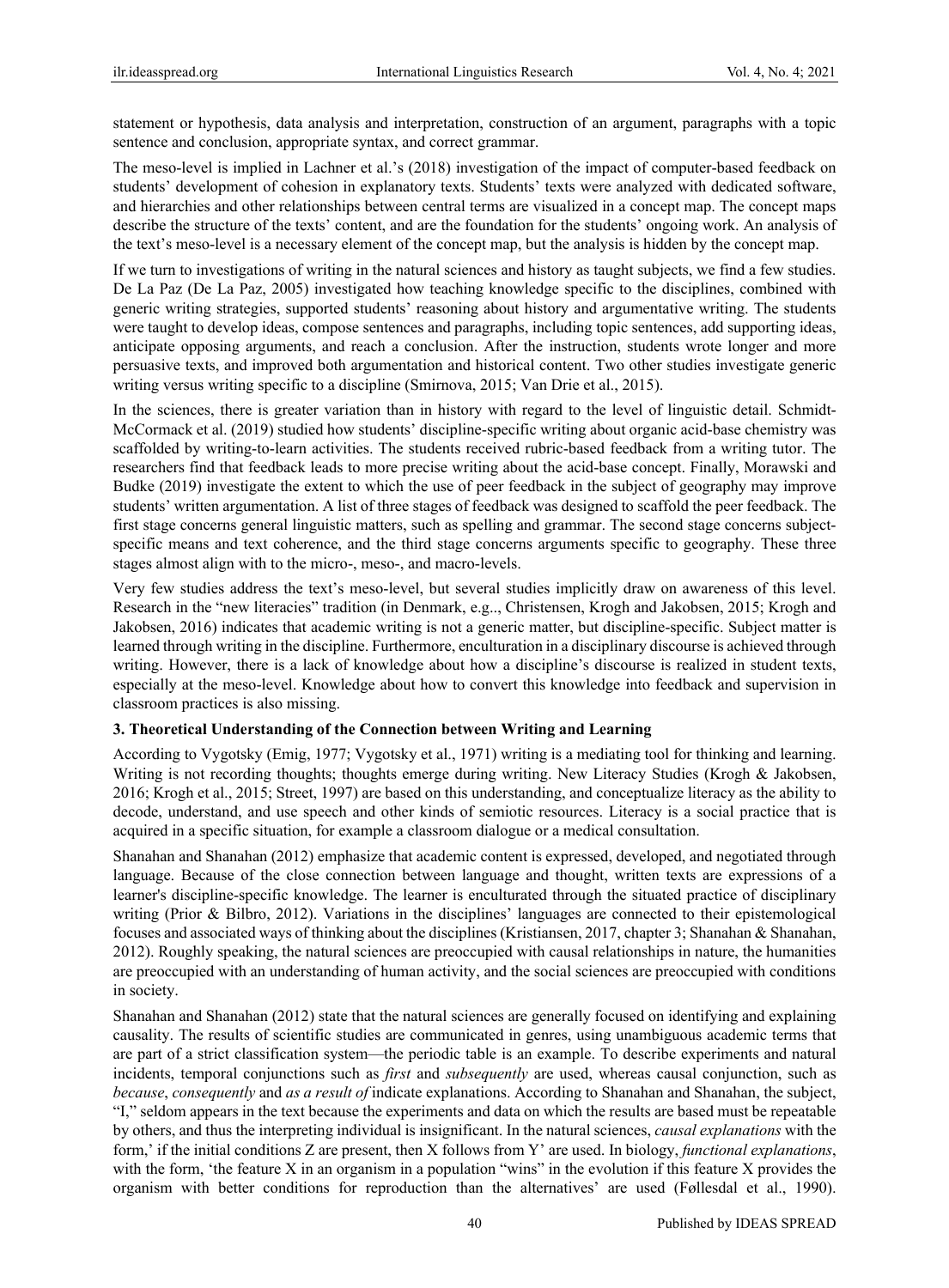Nominalization is often used: a verb denoting a process is hidden in the corresponding noun. Water may evaporate (verb), but scientists study evaporation (noun). Nominalization entails reification by hiding the process and the participants, on one hand; on the other hand, it benefits from the circumstance that causal relationship between two nominalizations is clearly expressed. For example,  $CO<sub>2</sub>$  emission (noun, verb: emit) causes global warming (noun, verb: warm up). The relationship between  $CO<sub>2</sub>$  emission and global warming is explained. However, who did what and when they did it is not explained.

According to Shanahan and Shanahan (2012), the general focus of history is to describe, explain, and understand connections at both the structural and the agency levels of society (Giddens, 1979). The loose structure of the essay as a genre is suited to broad and complex cognition. On the word level, metaphors may be used for their ability to convey possible global connections, based on an understanding of historical sources. When describing historical courses, temporal conjunctions are used, whereas causal conjunctions are used to describe possible causal relationships. History makes use of *causal explanations* and *functional explanations*, for example, a researcher may state that the nuclear family better ensure adequate childcare in modern society than alternative family structures. In contrast to natural sciences, history also uses *intentional explanations*: 'action X is, according to the participant, the best means of actualizing a desire in situation Y'. As a consequence of the focus on the participant, nominalization may be problematic, for example, steam-engine technology facilitated industrialization, because agency, the participants, their interests, and the balance of power are hidden, and the development appears natural. Finally, the first-person "I" is crucial to the texts, as historians are interested in other historians' argument or interpretations of a historical development.

The natural sciences and history use explanations to describe nature, and to understand history and interpersonal relationships, respectively. The character of the explanation and the linguistic form used vary from discipline to discipline. Scaffolding and providing formative feedback on students' ability to give explanations appears to be central to disciplinary writing. Furthermore, and with refence to the SOLO taxonomy (Biggs & Collis, 1982), students must be able to work relationally, rather than unistructurally or multistructurally, which means that they must discuss the relationships between various explanations, and base their discussion in the discipline, rather than deliver individual pairs of reason and consequence. Discipline-specific terminology and methods are warrant for the claims (Toulmin, 2003). Given this, all subjects are in fact language-focused subjects (Krogh, 2010b, p. 27; Wellington & Osborne, 2001). Although language as such is not the subject taught, as it is in Danish and English, the natural sciences and history also use language as a medium for constructing knowledge and meaning. Feedback on language as a medium for presentation, meaning-making, and developing knowledge of a discipline, is a key learning activity.

Summarizing, research indicates that feedback is under-prioritized and under-didacticized for example, attention to how the language is used in the disciplinary discourse is missing. Also, the levels of words, (including disciplinespecific concepts), sentence construction, and the connections between sentences, including relevant concepts, paragraphs, and connections between them, are under-prioritized. To be sensitive to discipline-specific learning, feedback concerning these features must be included. We have been inspired by Blåsjö and Josephson's work (2018) to call this the "meso-level".

In Denmark, the text triangle (Dysthe et al., 2000; Hillocks, 1987), which describes the text and the writing process, is a widely-used model among researchers, teachers, and students.



Figure 1. The text triangle (Dysthe et al., 2000—translated by the authors of this article)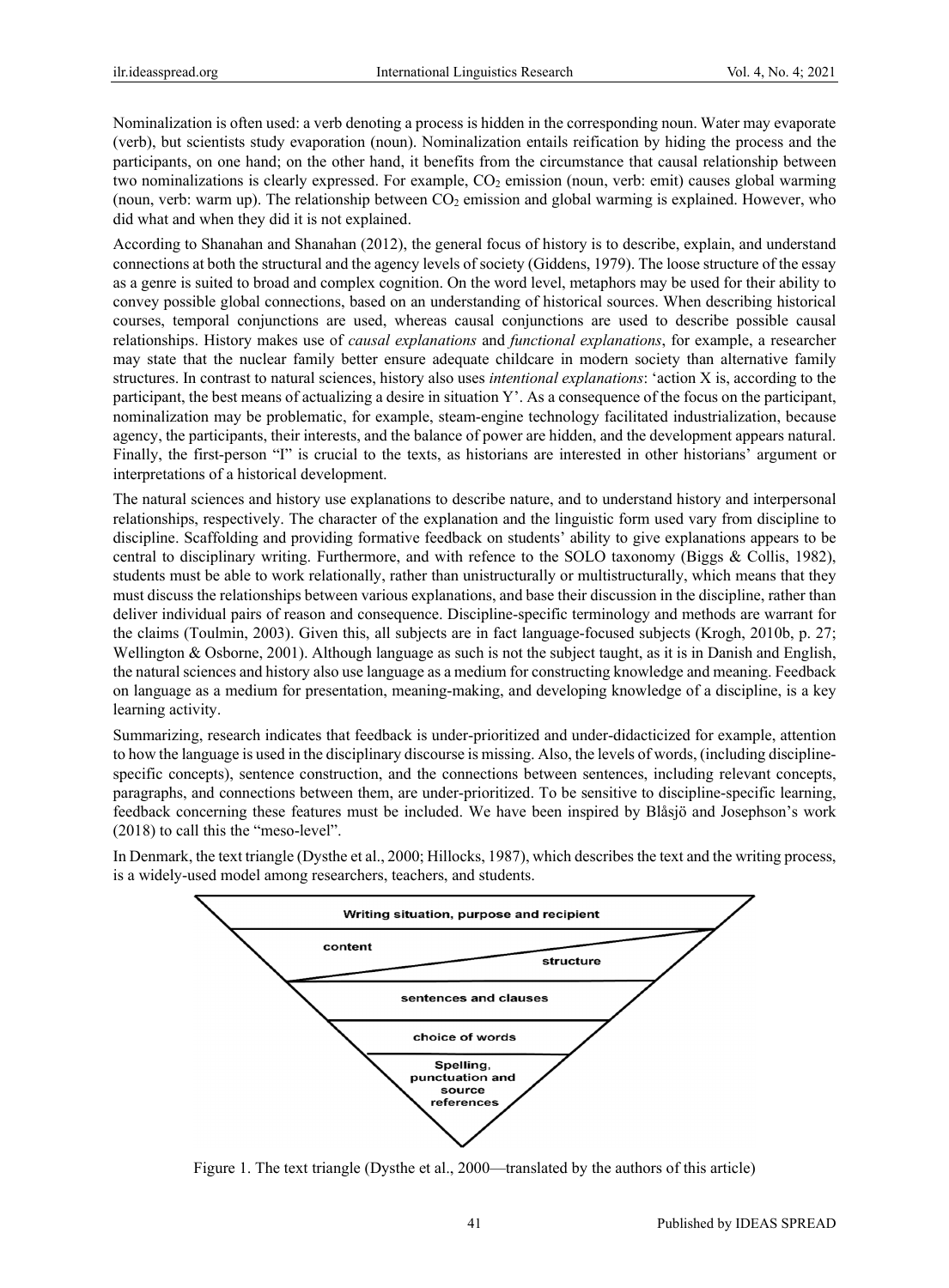The text triangle encompasses five levels, which visualize the elements of a text. The micro-level is the smallest triangle, which comprises formal elements, such as spelling, punctuation, and correct referencing. The macro-level is the writing situation (the setting in which the writing takes place), the purpose, the recipient (audience, reader), the main part of the content, and the structure of the entire text. The meso-level lies in-between, and comprises word choice and sentences, including the connections between sentences and the paragraphs. The argument concerns the text as a whole, but is realized through sentences and paragraphs. Feedback at the meso-level scaffolds the arguments and explanations specific to the discipline.

The text triangle is based on the understanding of writing as situated social practice in schools and as a part of education. The first step in writing is to consider the writing situation, the purpose of the writing and the reader. The content and structure are adapted to the purpose and the audience. The next step is to realize the content and structure on the word and sentence levels. Writing is a recursive process in two senses. First, the writer monitors his or her writing with respect to keeping the writing within the disciplinary discourse, and to meeting the purpose of the text. Secondly, the writer revises and adjusts the text continuously, or at least when a draft is finished. In other words, macro-level considerations are the first step in the writing process. Dysthe et al. (2011) suggest that feedback and revision should begin on the level of formal elements, words and sentences in the text triangle. However, feedback and revision on this level must be consistent with the disciplinary discourse, and must support the intended purpose. In other words, feedback and revision start at the micro- and meso-levels. Revision is recursive also because changes in one paragraph may demand revision of other paragraphs.

Formative evaluation of students' texts (Dysthe & Hertzberg, 2009; Hattie & Timperley, 2007) is task-level feedback. This feedback is based on an assignment's requirements, the success criteria, that is, it is goal-oriented feedback. Focusing on feedback on the task level implies the risk of losing the opportunity to generalize and support learning beyond the actual assignment. Feedback that addresses the writing process, and the link between the current and future assignments, supports long-term learning, that is, it is action-oriented feedback that may further expand and scaffold self-regulation and the monitoring of learning in the disciplines.

We conclude that mastering writing at the meso-level is a prerequisite for accessing a disciplinary discourse. Scaffolding students' learning in the disciplines through the writing process involves the ability to provide feedback on the meso-level. Feedback that scaffolds students' disciplinary writing cannot be limited to a focus on the genres specific to a discipline and it's conceptual apparatus (macro), and on spelling, syntax, and rules for references (micro).

## **4. Two Cases—Analysis and Reflection**

The aim of this section is to exemplify how teachers may give feedback at the meso-level, and how teachers and students may develop, formulate, and use lists of criteria for good writing in the school subjects, which address the macro-, meso-, and micro-levels. We intend to demonstrate that focusing on the meso-level leads to a more in-depth understanding and mastery of a disciplinary discourse. Thus, the feedback functions as a formative evaluation. As our point of departure, we emphasize that all subjects become languagefocused subjects by using language as a mediating tool for developing knowledge.

In this section we examine and analyze two completed assignments and the teacher's feedback on them. Our two examples are drawn from the Higher Preparatory Examination Programme, which is one of four programs in the Danish upper secondary school system. (Note 2) Interdisciplinary cooperation is mandatory in the Danish upper secondary school, and in the Higher Preparatory Examination, the Humanities and Social Science Group and the National Science Group are multi-subject courses. These courses conclude with an oral examination. Humanities and Social Science Group-students hand in a synopsis, which is presented at the oral examination as the starting point for a dialogue. In the Natural Science Group, the students present and discuss one of the multicourse subject reports written during the course.

The assignments discussed here, derive from a formative intervention project (Engeström, 2011) conducted by one of the authors at a Danish Higher Preparatory Examination Programme, from 2017 to 2020. In this intervention project, the teachers and the researcher developed new knowledge about writing in the disciplines, first and foremost about using lists of criteria, and about focusing on the meso-level when giving feedback, that is, about students enculturating themselves in the disciplinary discourse. In both classes, the teacher and the students developed lists of criteria for good writing in the discipline.

## **5. Humanities and Social Science Group—Focusing on the Subject History**

The first assignment we discuss is about Greenland, and was handed in by a group of students in the Humanities and Social Science Group (History, Social Science, and Religion). The complete data set consists of the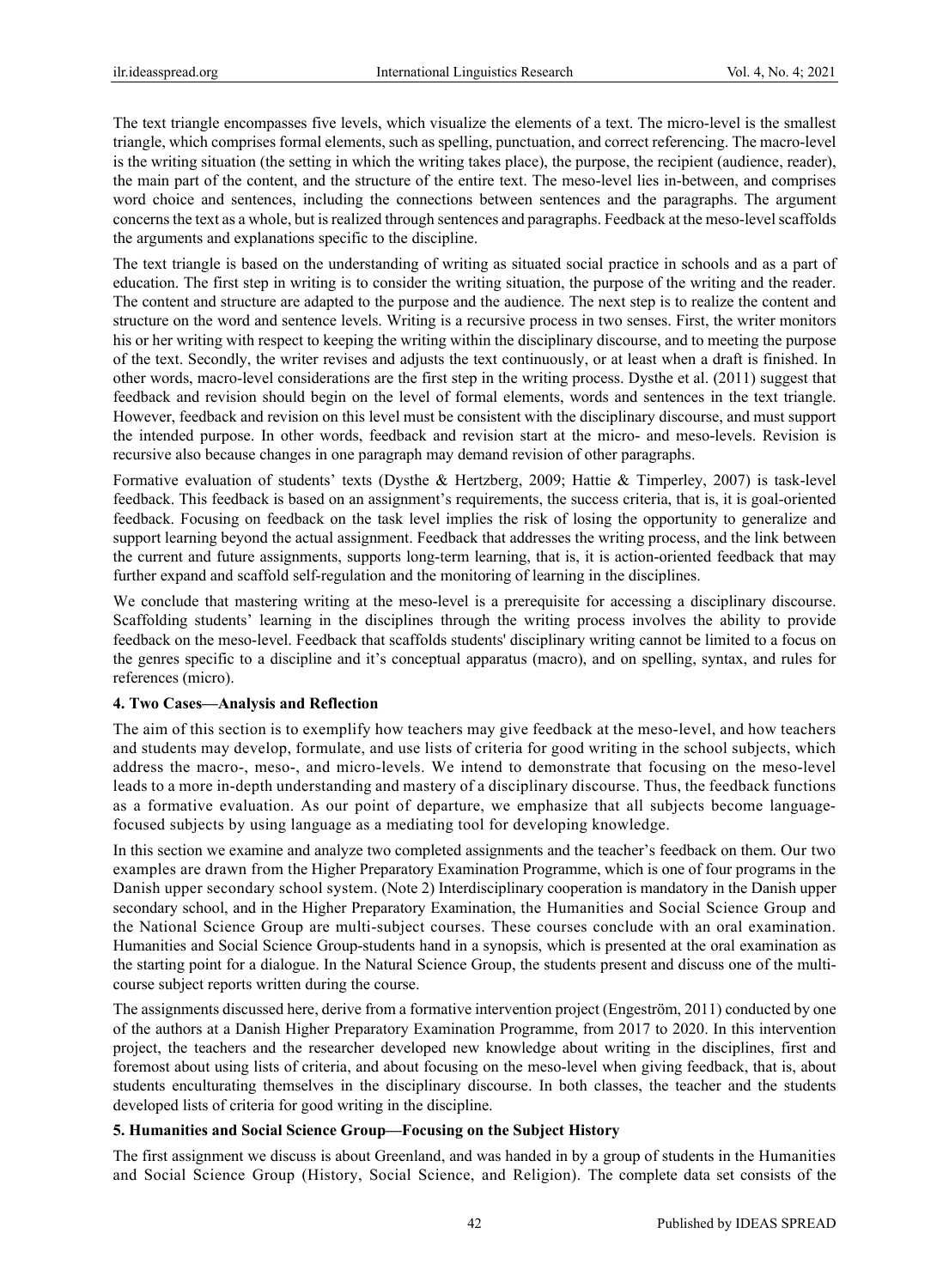synopsis, observations from the oral examination, and the feedback provided by the teachers. The teachers determined the problem statement: "What cultural and social developments has Greenland undergone since World War II?" The assignment on Greenland was handed in by a group of students, and presented at an oral examination. Oral and written feedback were provided.

First, we present the list of criteria for writing about the subject, agreed on by the students and the teacher. Then, we analyze how Greenland's cultural and social development are explained in an excerpt from the history segment of the assignment.

The list of criteria included 28 criteria for a good assignment. With respect to the text levels, according to the text triangle, they were distributed in this way:

- Eight criteria relate to the writing situation, and address the interdisciplinary character of the assignment.
- Five criteria relate to content and structure. Four of these address the use of discipline-specific concepts, and one addresses the use of quotations as documentation.
- Three criteria relate to sentences/clauses, and state that sentences should be "concrete," and that questions formulated by the students should be "specific."
- None of the criteria relate to word choice.
- Twelve criteria relate to formal elements, and address footnotes, references, and copy editing.

As is evident, the meso-level has low priority.

Next, we analyze an excerpt from the assigned text:

| The assignment                                                        | Causal relations                                  |
|-----------------------------------------------------------------------|---------------------------------------------------|
| When Denmark reconnected with Greenland after WWII                    | (The excerpts begin with a<br>temporal            |
| Greenland had changed,                                                | conjunction.)                                     |
|                                                                       |                                                   |
| it had been affected by American culture,                             | That is, Greenland's society had changed,         |
|                                                                       | because of American culture.                      |
| which had spread across the country.                                  |                                                   |
|                                                                       | The influence of American culture <i>resulted</i> |
| This resulted in Greenland's demand for self-governance They          | in a demand for independence (causal              |
| wanted to determine their own policies, and to make their own         | conjunction packed in the verb).                  |
| laws and rules. In other words: they demanded independence.           |                                                   |
|                                                                       | Denmark did not accept this (no cause is          |
| That could not be accepted by Denmark, and <b>because</b> of that the | given), and because of that, the G50 and          |
| G50 and G60 programs were implemented.                                | G60programs were implemented                      |
|                                                                       |                                                   |
| This was a way to modernize Greenland under Danish control.           | That is, <i>as a result</i> of the programs, home |
| Finally, in the late 1970s, Greenland was granted home rule,          | rule became an option.                            |
|                                                                       |                                                   |
| which included the establishment of a parliament and thereby the      | Thus, Greenlanders were granted home              |
| right to self-determination.                                          | rule.                                             |

Figure 2. Excerpt from the history section of the synopsis. Yellow = given; Red = causal conjunction

There are many options for providing feedback on the meso-level.

One may begin by saying that the text is chronologically structured. Each sentence begins with a pronoun or a noun. This pronoun or noun refers to what is known from the previous sentence (this does not apply to the penultimate sentence). Then, new information follows. This establishes cohesion and coherence. Furthermore, there are causal relationships between the sentences—implicit or marked with causal conjunctions. A chain of monocausal explanations is established. These explanations are unistructural (B is followed by A), and the initial conditions are not presented explicitly (under what conditions may there be a desire for independence?).

Societal structures and agency are packed into the concepts of "Greenland" and "Denmark." Therefore, it is unclear whether the explanations are intentional or causal. Thus, it is crucial to discuss how intentional explanations are realized on the sentence level. Feedback on the sentence "That could not be accepted by Denmark, and **because of**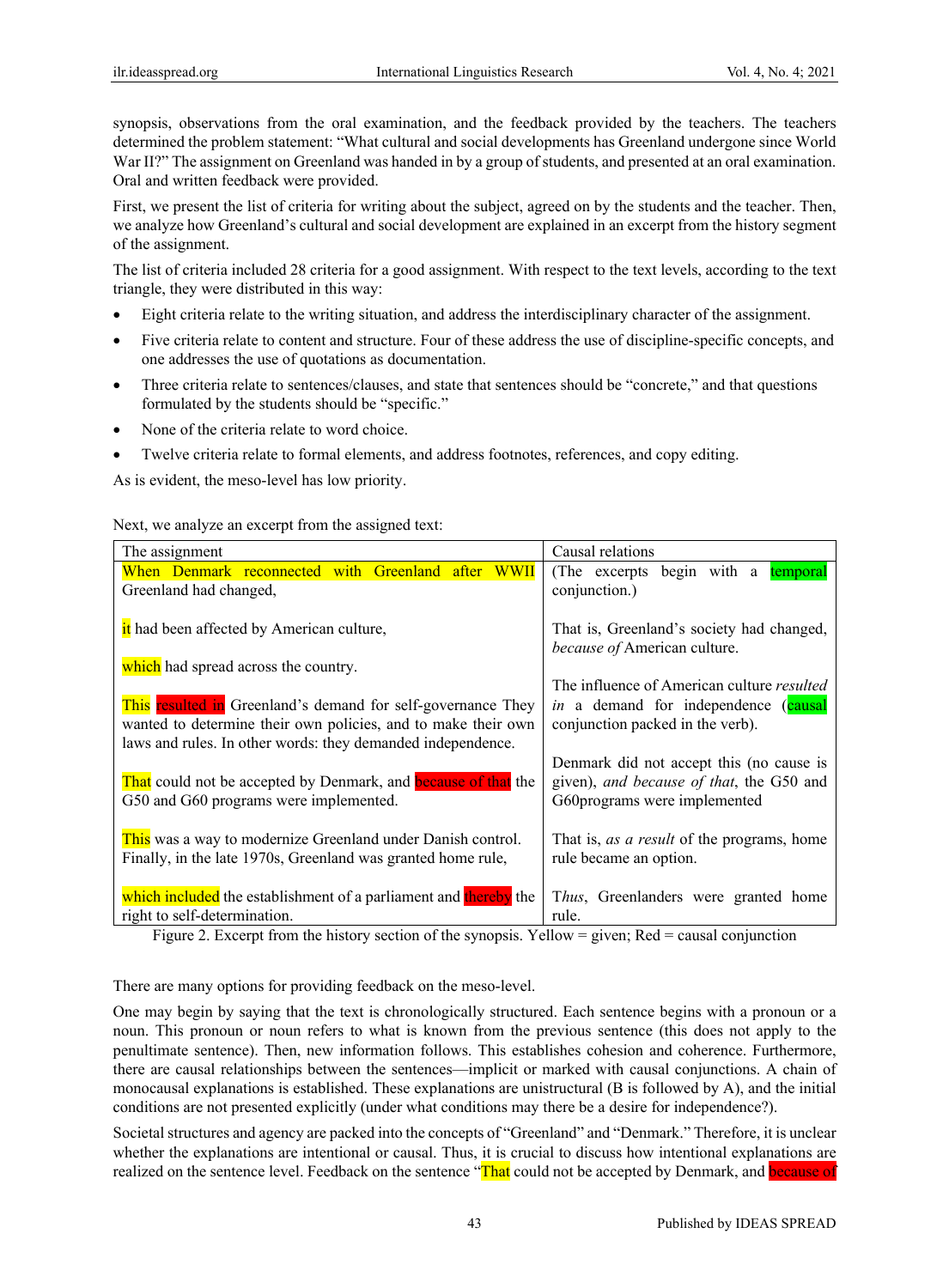that the G50 and G60 programs were implemented" should discuss these questions: Who is "Denmark"? Why was "Denmark" opposed to Greenland's self-governance? Who acted, with which intentions, in which context of politics and power in Denmark? Who acted, and with which intentions on Greenland's side? Furthermore, does hiding societal structures *and* agency in the concept of "Greenland" imply a deterministic approach that makes agency and intentions invisible? And finally, which theory may be used as a back up for the claim about the developments in Greenland? And how is this argumentation realized on the sentence level? Thus, feedback may be given on how complex and multicausal explanations may be formulated on the sentence level.

During the oral examination, the history teacher urges the students to apply disciplinary concepts (disciplinary concepts as the vocabulary of the subjects). But he does not comment on the use of disciplinary concepts in the students' argumentation (disciplinary concepts as the subjects' syntax—How do you formulate valid sentences, for example, explanations, concerning the various subjects, using the disciplinary concepts?). Neither does he question the theories embedded in the concepts, nor how the students use the concepts in causal explanations. He does not assess whether or not their explanations are valid.

After the oral examination, the teacher provides little oral feedback. Instead, he refers to written feedback on the synopsis. However, the teachers emphasize that the students are supposed to learn from this mock examination. The self-regulation and the meta-reflection levels are briefly mentioned.

The teachers provide 12 feedback comments on the synopsis.

- Addressing the writing situation (four comments): The teachers remind the students that the section accounting for the historical development in the synopsis must be the longest. Thus, they do not need to repeat the findings presented in this section during the oral examination. Instead, they should focus on analysis and discussion. The teachers add that the problem statement must be addressed in the conclusion.
- Addressing the content and structure levels (seven comments): The teachers praise "the fine structure" of the completed assignment. They urge the students to use the compendium of texts handed out in class. By referring to these texts the students document the claims, they stress. The teachers urge the students to use disciplinary concepts, and to critically evaluate their sources.
- Addressing the level of formal elements: "Footnotes are good."

It appears that the teachers do not address the meso-level, for example, how explanations of the historical events are realized on the sentence level, and how sentences are connected.

Teacher feedback that scaffolds linguistic development and disciplinary learning could address terms or concepts such as "Greenland" and "Denmark." These function in the same way as nominalization. Social structures and agency are embedded in these concepts. If the concepts were developed, more complex explanations of the structure and agency levels could be one result.

If the teachers want to challenge the students' use of monocausal chains of explanations, they could urge the students to present various explanations given by various researchers or textbooks. They could urge them to evaluate the various sources, and to consider whether—and how—the various explanations complement each other.

## **6. Natural Science Group—Focusing on the Subject Biology**

The second assignment we discuss is a biology journal on the digestion of fat as part of a lesson plan about "Health and living conditions," for the Natural Science Group (Biology, Geography, and Chemistry). The complete data set was drawn from a biology journal written by a student, based on an experiment conducted by two students, peer feedback from one student (video recorded), and feedback provided by the biology teacher. The journal describes how bile salts and the enzyme, lipase, break down fat in the process of digestion.

The journal has six sections: aim, hypothesis, materials, procedure/method, results, and notes on the results. We present two pivotal excerpts from the journal handed in by a student:

The student present this as her hypothesis:

"Why does the liquid change color? Explain."

"Because of the fatty acid."

<sup>&</sup>quot;*We* expect *the one* that changes quickest to be the one containing lipase as well as bile salts, because only in this one *both* are included, and not only one of them." (Our italics).

An excerpt from the section, "Notes on results," starting with the question put by the teacher in the instructions, and followed by the answer given by the student:

Figure 3. Excerpts from the biology journal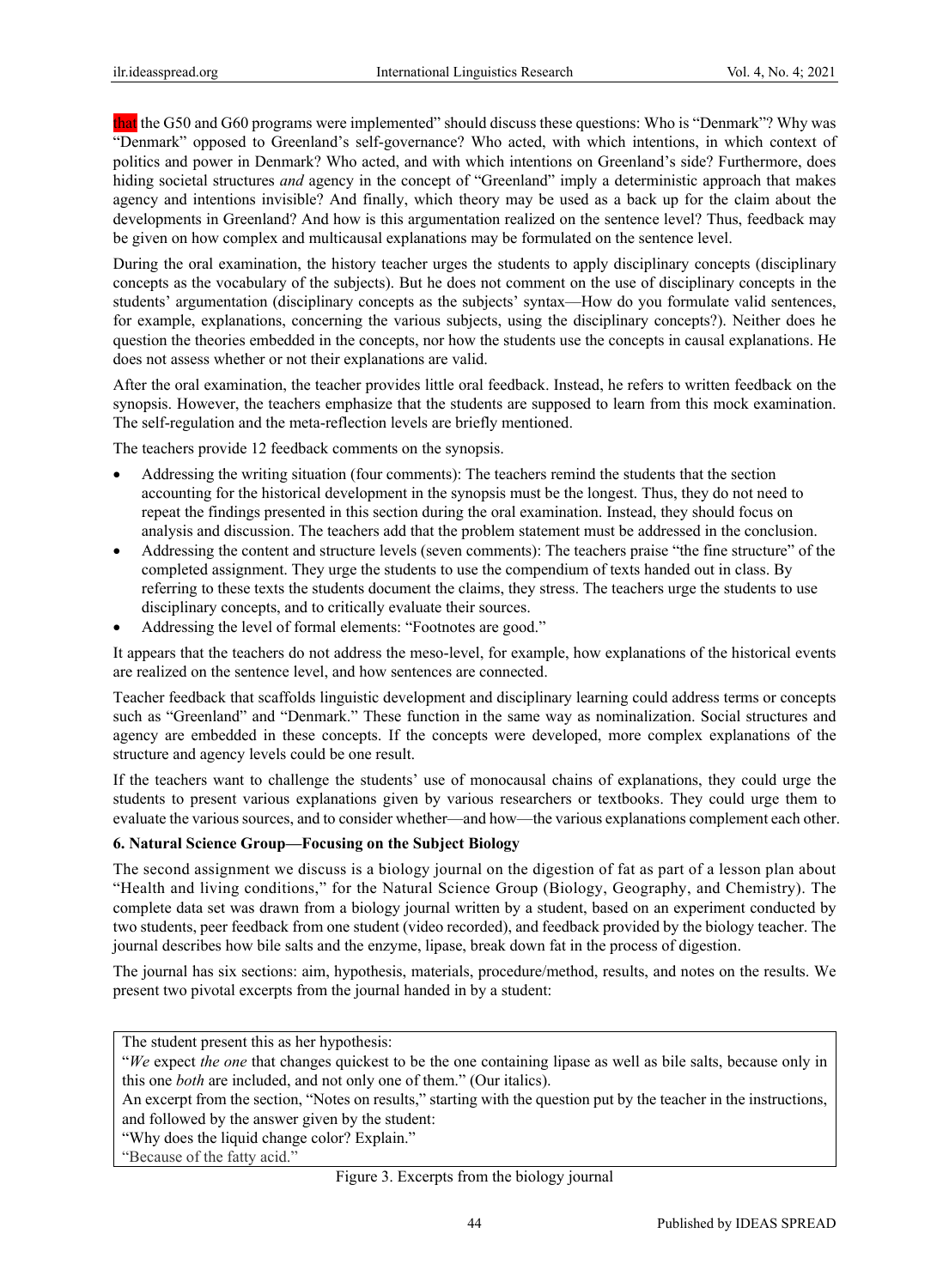At first, in the hypothesis we notice:

- A "we" that refers to the two students who conducted the experiment is included.
- To what do the pronouns "one" and "both" refer? This is unclear.
- There is a causal connection ("because").

When answering the question asked by the teacher, the student just write, "because of the fatty acid."

The students of the class and the teacher have agreed on a list of seven criteria for the successful biology journal. The criteria address three levels of the text:

- Content/structure (five criteria): Use the disciplinary concepts. Use graphs, tables. Include theory, hypothesis, conclusion.
- Sentences/clauses: "Provide a good description of the results. Important: a description is good if it is detailed. Describe in your own words."
- Formal elements: spelling must be correct, and sentences must have correct syntax.

We note that only one criterion addresses the meso-level. But exactly what it means to describe the results in a way that is "detailed" enough for biology is not explained.

The teacher writes ten feedback comments in the student's biology journal.

- Seven comments address content/structure: She says that "Discussion" is a part of "Notes on the results" in a journal. She praises that the student comment on a picture and a diagram.
- Four feedback comments address disciplinary concepts. The teacher suggests writing "emulsify" instead of the more imprecise "shatter into pieces". Addressing the hypothesis, she writes, "You have to explain what 'the one' means." Thus, she calls for conceptual precision.
- One comment addresses the sentence level: She urges the student to expand, "because of the fatty acid" to a full sentence. "You have to elaborate on this and give an explanation."
- Finally, two comments address the writing process. The structure is good, she writes, but the student must provide more exhaustive answers.

By urging the student to "elaborate" and to "give an explanation," she encourages the student's construction of causal explanations of the subject, but she does not show how to do it. When asked, the teacher responded with an email to the authors of this article, and suggests that the student could have put it this way:

"Lipase breaks down triglycerides into fatty acids and glycerol. The sebacic acid (the -OOH group) will make the water's pH value fall as the hydrogen ion is released into the water. Thus, the solution, which contains the pH indicator, phenol red, will change color from red to yellow as the pH value falls."

Figure 4. An explanation. The first sentence: Topic sentence. Green: Disciplinary concepts. Yellow: causal relations

In the journal, the student answered the teacher's question about the explanation of the color shift with the incomplete sentence, "Because of the fatty acid." The teacher's suggestion above states that, in short, the liquid changes color when lipase is added, because the pH change. But her wording reflects connections between the subject matter content and the disciplinary discourse. In the first sentence the causal relationship is packed into the verb, "breaks down"—this verb is a disciplinary concept. In the next two sentences the causal relationships are realized with conjunctions. The number of disciplinary concepts in this paragraph is large, and they are included in a valid chain of explanations. The precondition for this biological reaction—that the liquid may have a maximum temperature of 50° C—is omitted. This is a complex explanation. Linguistically, it is compact. When discussing how to present explanations in the disciplinary discourse of biology, the teacher and the students could deconstruct this paragraph.

When giving a student the foregoing kind of feedback, the teacher addresses the difference between everyday spoken language and writing for a discipline. When answering the teacher's question in the journal, the student construct it as though she is giving an oral response. The teacher urges the student to write in a completely expanded and decontextualized way. Then it will be possible for the reader to understand the text without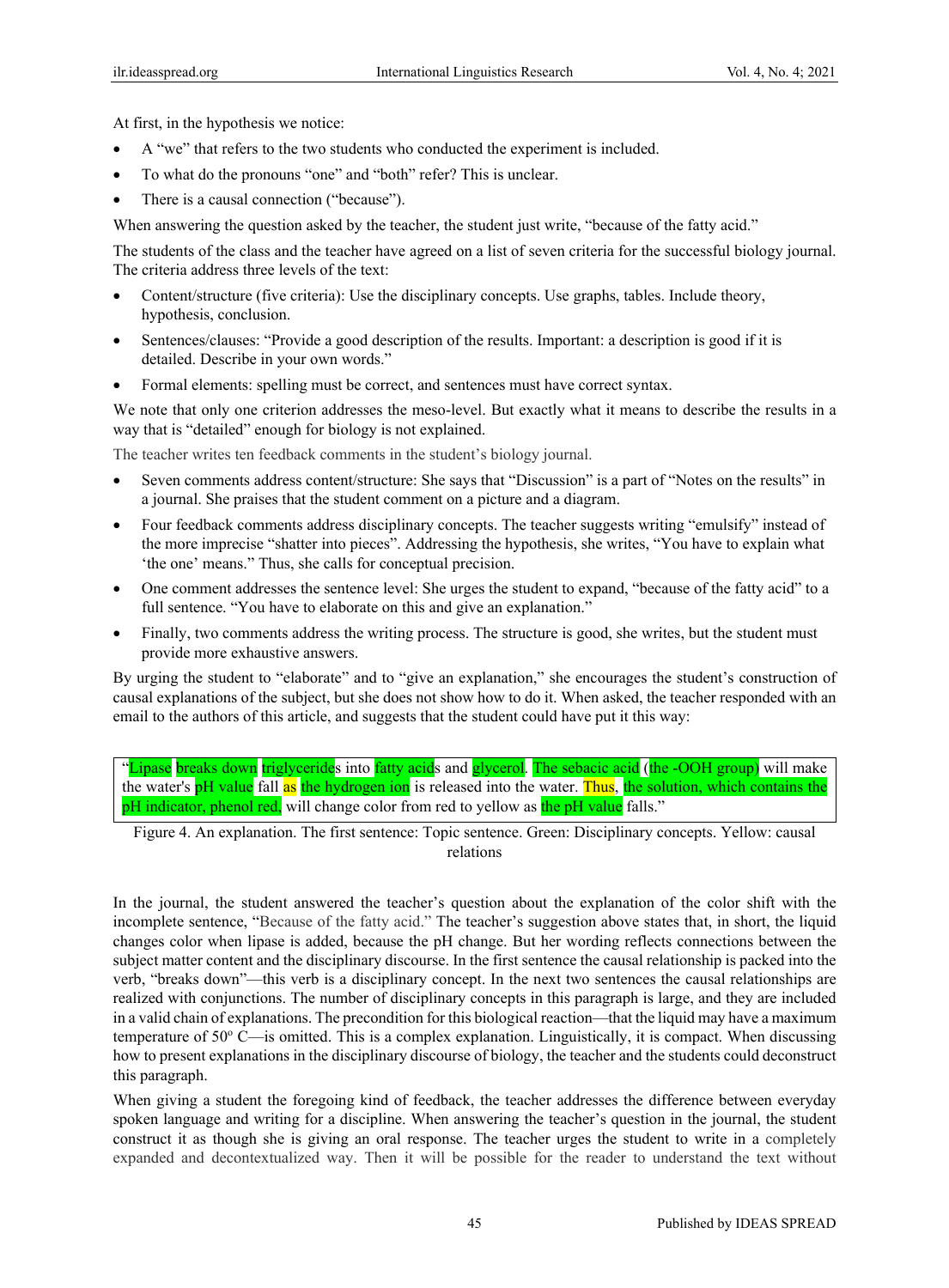additional oral explanations. The teacher does not show the student how to do it, but when we email her, she shows us how write a full paragraph.

#### **7. Discussion**

In this article we have argued for a close connection between mastering writing on the meso-level of the text and learning a discipline. Thus, providing feedback on the meso-level of the text scaffolds students' writing development and their learning paths, and eases their enculturation in disciplinary discourses. A discipline's language and subject matter content are interwoven, and by writing in the subjects, students learn the subjects. The disciplinary discourse is articulated on the macro-, meso-, and micro-levels, but apparently, mastering meso-level wording is particularly important.

Central elements of a disciplinary discourse, for example, explanations and argumentation, are realized on the meso-level. Providing, receiving, and discussing feedback on this level bring the teachers and students closer to the core of the disciplinary discourse. Thus, the students work their way into the disciplinary discourse by participating in the teachers' explicit linguistic modelling. They are given the opportunity to access the disciplinary discourse. Writing is a situated meaning-making process, and mastering the meso-level seems to be a precondition for writing academic texts, and for developing valid arguments and explanations in the disciplines.

Scaffolding the students by means of feedback may strengthen their attention to the writing process, and lead them to consider the character of a disciplinary discourse. Feedback on the task level visualizes the realization of the discourse, for example, regarding terminology and coherence. By offering feedback on the self-regulation and meta-reflection levels, the student is offered an opportunity to apply the specific contextualized knowledge to general insights into the subject matter content.

The dearth of existing research on the subject of meso-level feedback suggests that it is under-prioritized by teachers. In this article we have provided a description of a *theoretical subject didactic sensitive* connection between language, disciplinary knowledge, and feedback. Applying this knowledge in practice requires knowledge of the disciplinary discourse and texts, which is implicit to many teachers who teach non-language-focused disciplines. Correspondingly, teachers of the language-focused disciplines are seldom familiar with the discourse of non-language-focused disciplines. This division of knowledge is a challenge for the necessary *empirical subject didactic sensitive* study of the practice of teaching discipline-specific writing. Researching the connection empirically, we suggest performing formative intervention studies with teachers acquainted with the various disciplinary discourses. We also need more empirical evidence about feedback on assignments in upper secondary schools. At the theoretical level, we need to clarify and expand the insights of this article.

## **Acknowledgement**

We thank Stine Standhart Handested and Katrine L. Banke, with whom we discussed our analyses and the discipline-relate discourses surrounding biology and history at the upper-secondary-school level.

#### **References**

Adams, J. (2011). Investigating peer tutoring for academic writing support in a UK university. *Journal of Academic Writing, 1*(1), 110-119. https://doi.org/10.18552/joaw.v1i1.1

Biggs, J., & Collis, K. (1982). Evaluating the quality of learning: the SOLO taxonomy (structure of the observed learning outcome). Academic Press.

Black, P., & Wiliam, D. (1998). Assessment and classroom learning. *Assessment in Education, 5*(1), 7-74. https://doi.org/10.1080/0969595980050102

Blåsjö, M., & Josephson, O. (2018). Texter och genrenormer. In P. O. Erixon & O. Josephson (Eds.), Kampen om texten. Examsarbetet i lärarutbildningen. (The battle over the text. Exam work in teacher education). Studenterlitteratur.

Bueie, A. A. (2016). Nyttige og mindre nyttige lærerkommentarer-slik elevene ser det. (More and less useful teacher feedback - as the pupils see it). *Nordic Journal of Literacy Research, 2*, 1-28. https://doi.org/10.17585/njlr.v2.188

Christensen, V. (2014). En generel feedbackmodel i et specifikt fag. In V. Christensen (Ed.), Feedback i danskfaget. (Feedback in the subject Danish). Dafolo.

Christensen, V. (2015). Nettekster fanger og fænger. Multimodale tekster, feedback og tekstkompetence i danskundervisningen i udskolingen. (A generic model for feedback on a specific subject). [Monography, Aalborg Universitetsforlag]. Aalborg.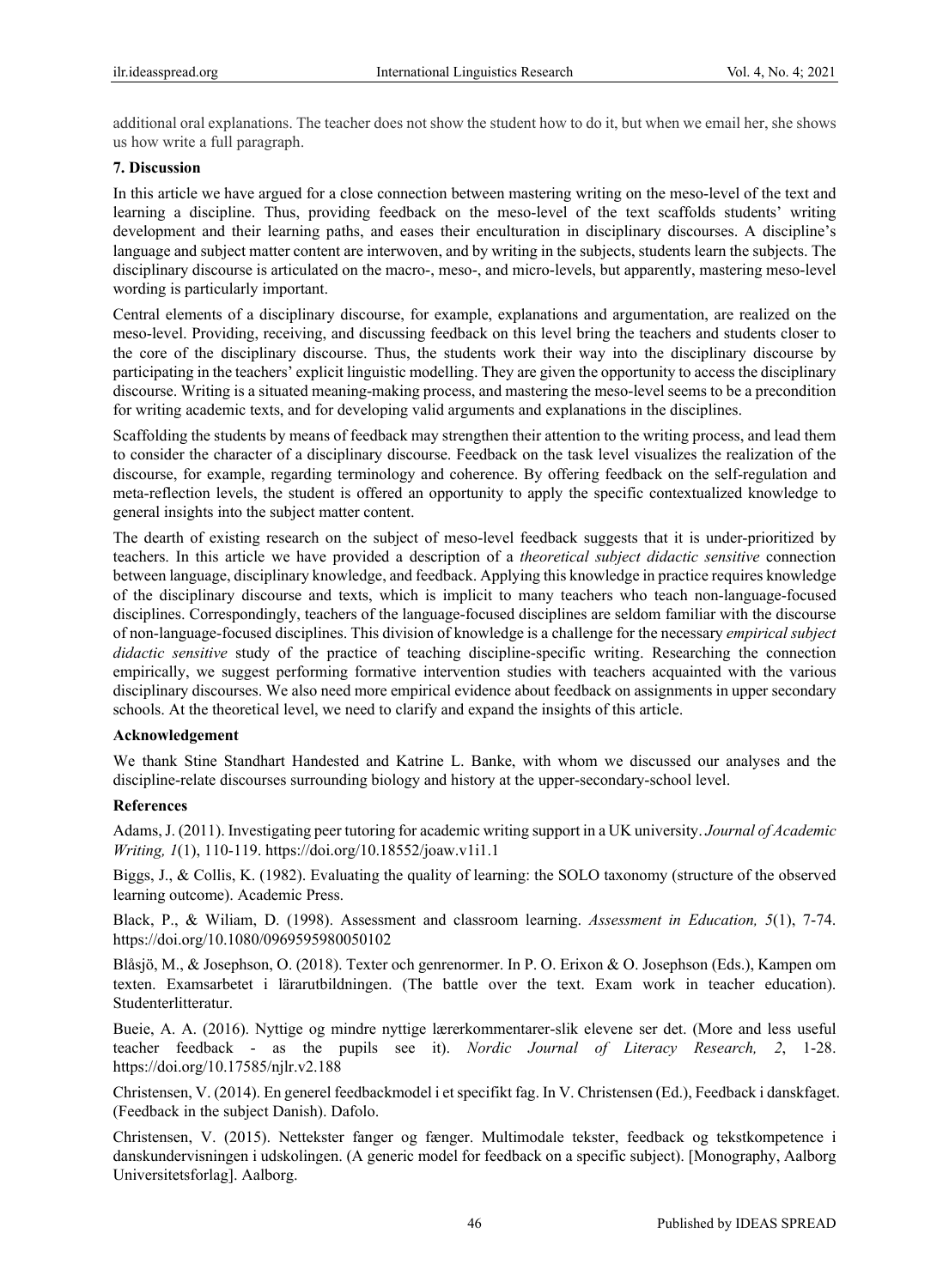Christensen, V., & Hobel, P. (2020). Disciplinary Writing Tutors at Work. A study of Feedback Quality in Academic Writing at the BA Level. *Journal of Academic Writing, 10*(1), 113-127. https://doi.org/10.18552/joaw.v10i1.613

Crossman, J. M., & Kite, S. L. (2012). Facilitating improved writing among students through directed peer review. *Active Learning in Higher Education, 13*(3), 219-229. https://doi.org/10.1177/1469787412452980

De La Paz, S. (2005). Effects of historical reasoning instruction and writing strategy mastery in culturally and academically diverse middle school classrooms. *Journal of Educational Psychology, 97*(2), 139. https://doi.org/10.1037/0022-0663.97.2.139

Dysthe, O. (2011). 'What is the Purpose of Feedback when Revision is not Expected?' A Case Study of Feedback Quality and Study Design in a First Year Master's Programme. *Journal of Academic Writing, 1*(1), 135-142. https://doi.org/10.18552/joaw.v1i1.26

Dysthe, O., & Hertzberg, F. (2009). Den nyttige tekstresponsen-hva sier nyere forskning? In H. Otnes, O. K. Haugaløkken, L. S. Evensen, & F. Hertzberg (Eds.), Tekstvurdering som didaktisk utfordring (Text assessment as a didactical challenge). Universitetsforlaget.

Dysthe, O., Hertzberg, F., & Hoel, T. L. (2000). Skrive for å lære: skriving i høyere utdanning. (Writing to learn: Writing in Higher Education). Abstrakt forlag.

Emig, J. (1977). Writing as a mode of learning. *College Composition and Communication, 28*(2), 122- 128.https://doi.org/10.2307/356095

Engeström, Yrje (2011). From design experiments to formative interventions. *Theory & Psychology, 21*(5), 598- 628. https://doi.org/10.1177/0959354311419252

Føllesdal, D., Walløe, L., & Elster, J. (1990). Argumentasjonsteori, språk og vitenskapsfilosofi (Argumentation theory, language, and philosophy of science (5. ed.). Universitetsforlaget.

Graham, S., Hebert, M., & Harris, K. R. (2015). Formative assessment and writing: A meta-analysis. *The Elementary School Journal, 115*(4), 523-547.https://doi.org/10.1086/681947

Hattie, J. (2012). Visible learning for teachers: maximizing impact on learning. Routledge. https://doi.org/10.4324/9780203181522

Hattie, J., & Timperley, H. (2007). The power of feedback. *Review of Educational Research, 77*(1), 81-112. https://doi.org/10.3102/003465430298487

Hillocks, G. (1987). Synthesis of Research on Teaching Writing. *Educational Leadership, 44*(8).

Igland, M.-A. (2008). Mens teksten blir til: ein kasusstudie av lærarkommentarar til utkast. (As the texts come into being: a case study in teacher feedback to students drafts). Universitetet i Oslo.

Koffman, B. G., Kreutz, K. J., & Trenbath, K. (2017). Integrating Scientific Argumentation to Improve Undergraduate Writing and Learning in a Global Environmental Change Course. *Journal of Geoscience Education, 65*(3), 231-239.https://doi.org/10.5408/16-232.1

Kristiansen, B. (2017). Om at skrive på universitetet (On writing at university). Syddansk Universitetsforlag.

Krogh, E. (2010a). Videnskabsretorik og skrivedidaktik. Rapport om et forsknings-og udviklingsprojekt med deltagelse af Avedøre Gymnasium, Kongsholm Gymnasium & HF samt Syddansk Universitet. (The rhetoric of science and didactics of writing. Report on a research and development project implemented by Avedøre Upper Secondary School, Kongsholm Upper Secondary School, and the University of Southern Denmark). I: Gymnasiepædagogik (77).

Krogh, E. (2015). Indledning. In E. Krogh, T. S. Christensen, & K. S. Jakobsen (Eds.), Elevskrivere i gymnasiefag. (Student writing in upper secondary school in the disciplines). Syddansk Universitetsforlag.

Krogh, E., & Hobel, P. (2020). Skrivning er tænkningens værktøj. (Writing is the tool of thought). Styrelsen for Undervisning og Kvalitet. Retrieved from https://emu.dk/stx/paedagogik-og-didaktik/skriftlighed/ellen-krogh- ogpeter-hobel-skrivning-er-taenkningens

Krogh, E., & Jakobsen, K. S. (2016). Skriverudviklinger i gymnasiet. (Writer development in upper secondary school). Syddansk Universitetsforlag.

Krogh, E., Spanget Christensen, T., & Sonne Jakobsen, K. (2015). Elevskrivere i gymnasiefag. (Student writing in the disciplines in upper secondary school). Syddansk Universitetsforlag.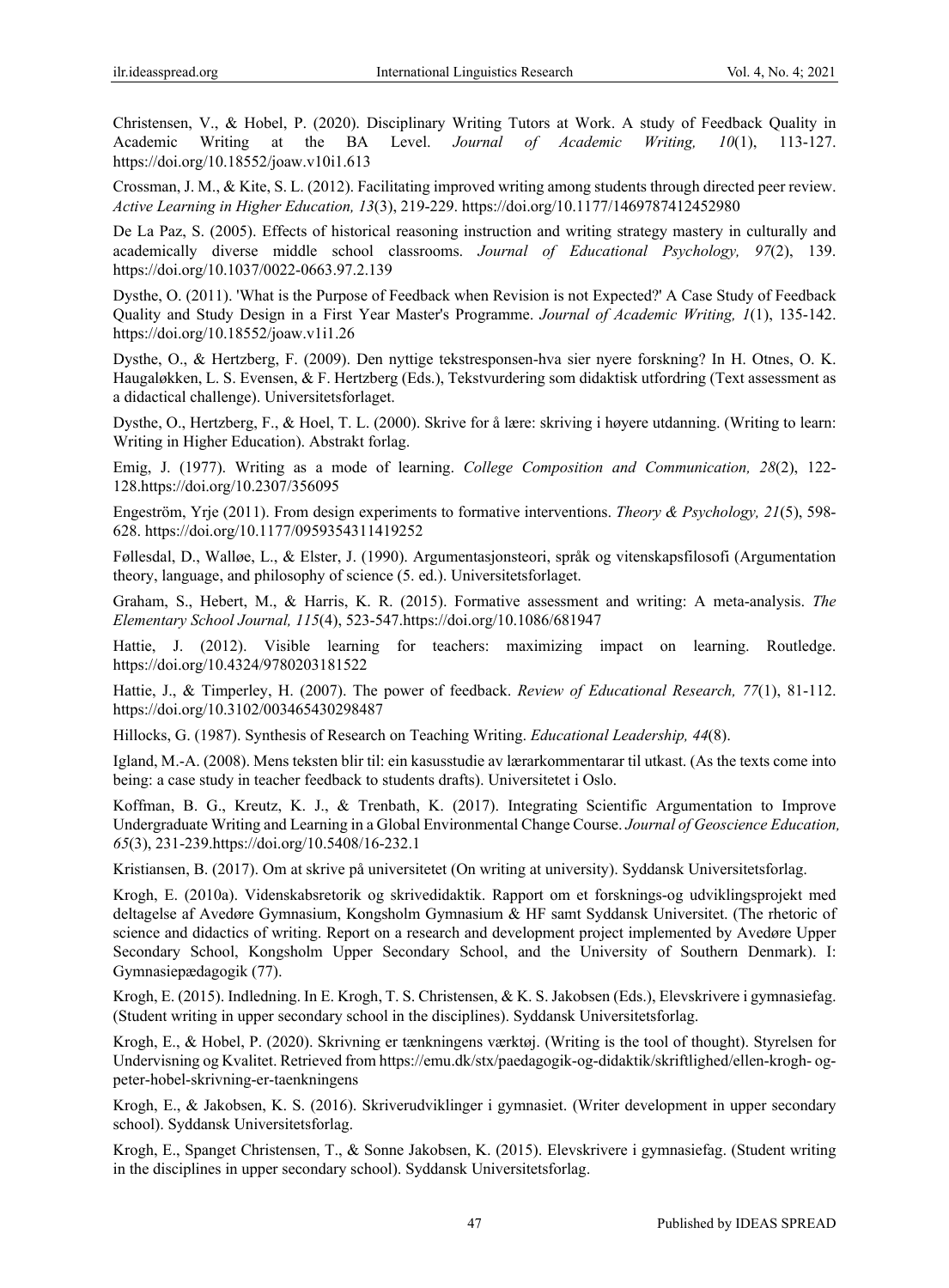Kronholm-Cederberg, A. (2009). Skolans responskultur som skriftpraktik: gymnasisters berättelser om lärarens skriftliga respons på uppsatsen. (The feedback culture of the school as writing practice: Narratives of uppersecondary-school students about teachers' written feedback to assignments Åbo Akademis Förlag.

Lachner, A., Backfisch, I., & Nückles, M. (2018). Does the accuracy matter? Accurate concept map feedback helps students improve the cohesion of their explanations. *Educational Technology Research and Development, 66*(5), 1051-1067. https://doi.org/10.1007/s11423-018-9571-4

Morawski, M., & Budke, A. (2019). How Digital and Oral Peer Feedback Improves High School Students' Written Argumentation-A Case Study Exploring the Effectiveness of Peer Feedback in Geography. Education Sciences, 9(3), 178.https://doi.org/10.3390/educsci9030178

Murtagh, L. (2014). The motivational paradox of feedback: Teacher and student perceptions. Curriculum Journal, 25(4), 516-541. https://doi.org/10.1080/09585176.2014.944197

Parr, J. M., & Timperley, H. S. (2010). Feedback to writing, assessment for teaching and learning and student progress. *Assessing Writing, 15*(2), 68-8. https://doi.org/10.1016/j.asw.2010.05.004

Piekut, A., & Hobel, P. (2016). Dobbelt integration af skrivning på VUC: Kollaborativ skrivning og peer-respons i klasserummet. In Beck, S. (ed.). Forskning i og med praksis på VUC: Nye veje for tænkning, tale, skrift og handling. (Research in and with practice at adult education centers: New paths for thinking, speech, writing, and action). (pp. 213-316). Unge Pædagoger.

Prior, P., & Bilbro, R. (2012). Academic enculturation: Developing literate practices and disciplinary identities. In M. Castelló & C. Donahue (Eds.), University writing. Selves and texts in academic societies (pp. 19-32). Emerald Group Pub. Ltd. https://doi.org/10.1163/9781780523873\_003

Schmidt-McCormack, J. A., Judge, J. A., Spahr, K., Yang, E., Pugh, R., Karlin, A., Sattar, A., Thompson, B. C., Gere, A. R., & Shultz, G. V. (2019). Analysis of the role of a writing-to-learn assignment in student understanding of organic acid-base concepts. *Chemistry Education Research and Practice, 20*(2), 383-398. https://doi.org/10.1039/C8RP00260F

Shanahan, T., & Shanahan, C. (2012). What is disciplinary literacy and why does it matter? *Topics in language Disorders, 32*(1), 7-18. https://doi.org/10.1097/TLD.0b013e318244557a

Shute, V. J. (2008). Focus on formative feedback. *Review of Educational Research, 78*(1), 153-189. https://doi.org/10.3102/0034654307313795

Smedegaard, A. (2016). Genrer som rammer: et genreanalytisk studie af institutionelle skrive-og eksamenspraksisser i det almene gymnasiums danskfag med afsæt i en diskussion af pragmatisk genreteori. Ph.d. afhandling. Institut for Nordiske Studier og Sprogvidenskab. (Genres as framesworks: an analytical genre/a genre analysis study of institutional writing and exam practices in the subject Danish in the Higher General Examination Programme (stx) based on a discussion of pragmatic genre theory). Københavns Universitet. Retrieved from http://static-curis.ku.dk/portal/files/167924545/Ph.d.\_afhandling\_2016\_Smedegaard.pdf

Smirnova, N. V. (2015). Writing-to-learn instruction in L1 and L2 as a platform for historical reasoning. *Journal of Writing Research, 7*(1). https://doi.org/10.17239/jowr-2015.07.01.04

Street, B. (1997). The implications of the 'New Literacy Studies' for literacy education. *English in Education, 31*(3), 45-59. https://doi.org/10.1111/j.1754-8845.1997.tb00133.x

Timperley, H. S., & Parr, J. M. (2009). What is this lesson about? Instructional processes and student understandings in writing classrooms. *The Curriculum Journal, 20*(1), 43-60. https://doi.org/10.1080/09585170902763999

Toulmin, S. (2003). The Uses of argument (2nd ed ed.). Cambridge University Press. https://doi.org/10.1017/CBO9780511840005

Underwood, J. S., & Tregidgo, A. P. (2006). Improving student writing through effective feedback: Best practices and recommendations. *Journal of Teaching Writing, 22*(2), 73-98.

Van Drie, J., Braaksma, M., & van Boxtel, C. (2015). Writing in History: Effects of writing instruction on historical reasoning and text quality. *Journal of Writing Research, 7*(1). https://doi.org/10.17239/jowr-2015.07.01.06

Vardi, I. (2008). The Relationship between Feedback and Change in Tertiary Student Writing in the Disciplines. *International Journal of Teaching and Learning in Higher Education, 20*(3), 350-361.